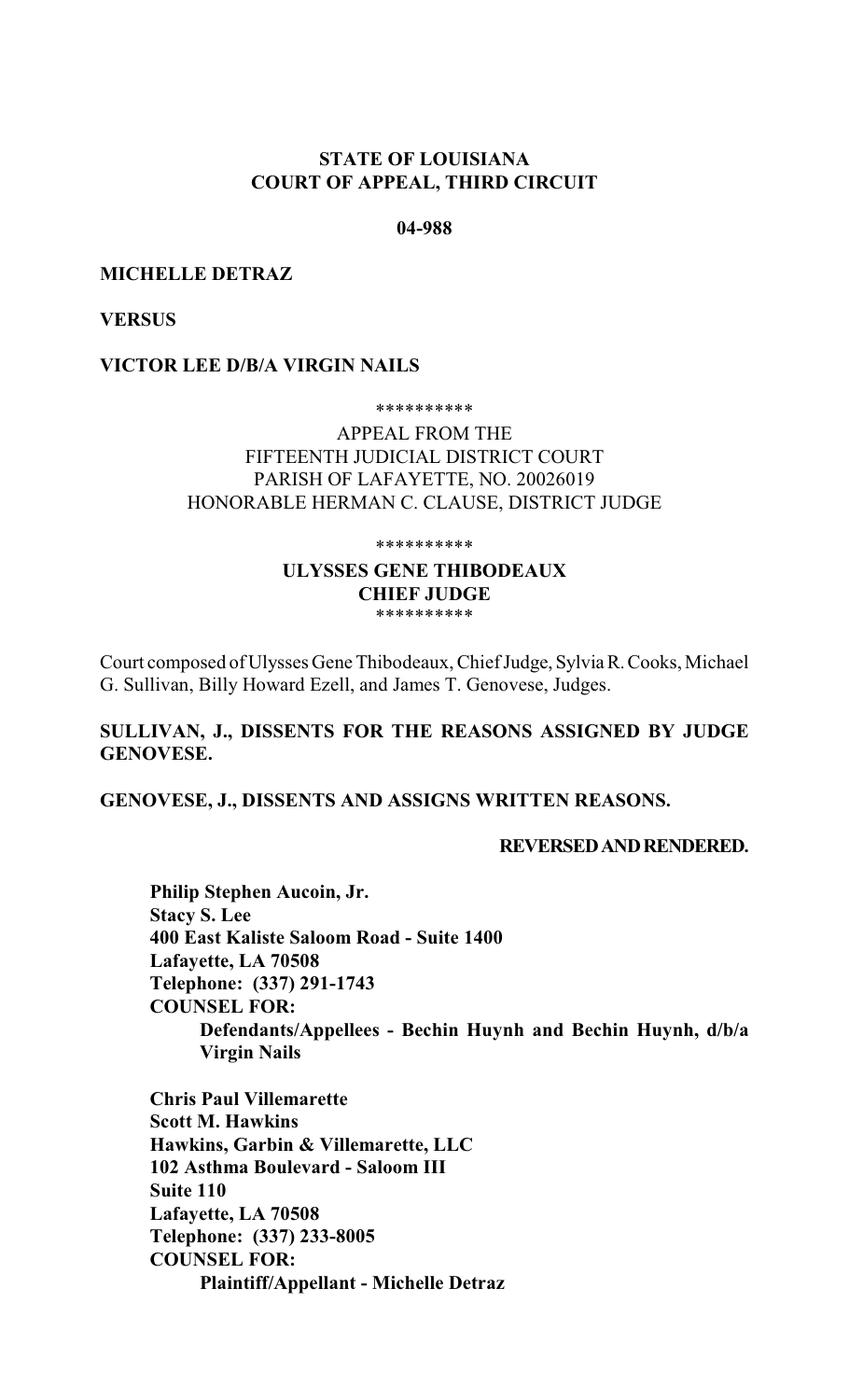THIBODEAUX, Chief Judge.

In this negligence action, Melissa Detraz appeals a judgment entered pursuant to a jury verdict denying her petition for damages for scars resulting from an infection contracted during a pedicure at Virgin Nails, a nail salon. She argues the jury incorrectly concluded that, despite Virgin Nails' inadequate sterilization procedures, their negligence did not cause an infection in her legs. Because Ms. Detraz has proven causation, we reverse the judgment and assign damages of \$79,380.00 for the cost of future surgeries and \$50,000.00 in general damages.

# I.

# **ISSUES**

Ms. Detraz argues the jury erred when it concluded that, although Virgin Nails negligently failed to sanitize its pedicure equipment, their negligence did not cause the staph infection Ms. Detraz contracted that left disfiguring scars on her legs. Ms. Detraz urges that the jury failed to weigh properly the testimony of Dr. Darrell Henderson regarding the causal link between the unsanitary pedicure and her staph infection.

Ms. Detraz also appeals the trial court's refusal to honor the jury's request to review certain testimony after deliberations began. Additionally, she asserts that the presence of an alternate juror in the deliberation room after the jury retired corrupted the deliberation process, making a new trial necessary. Finally, Ms. Detraz also filed a motion to make an audiotape of certain testimony part of the record. Because we conclude the jury erred with respect to causation and reverse their verdict, we do not address these issues.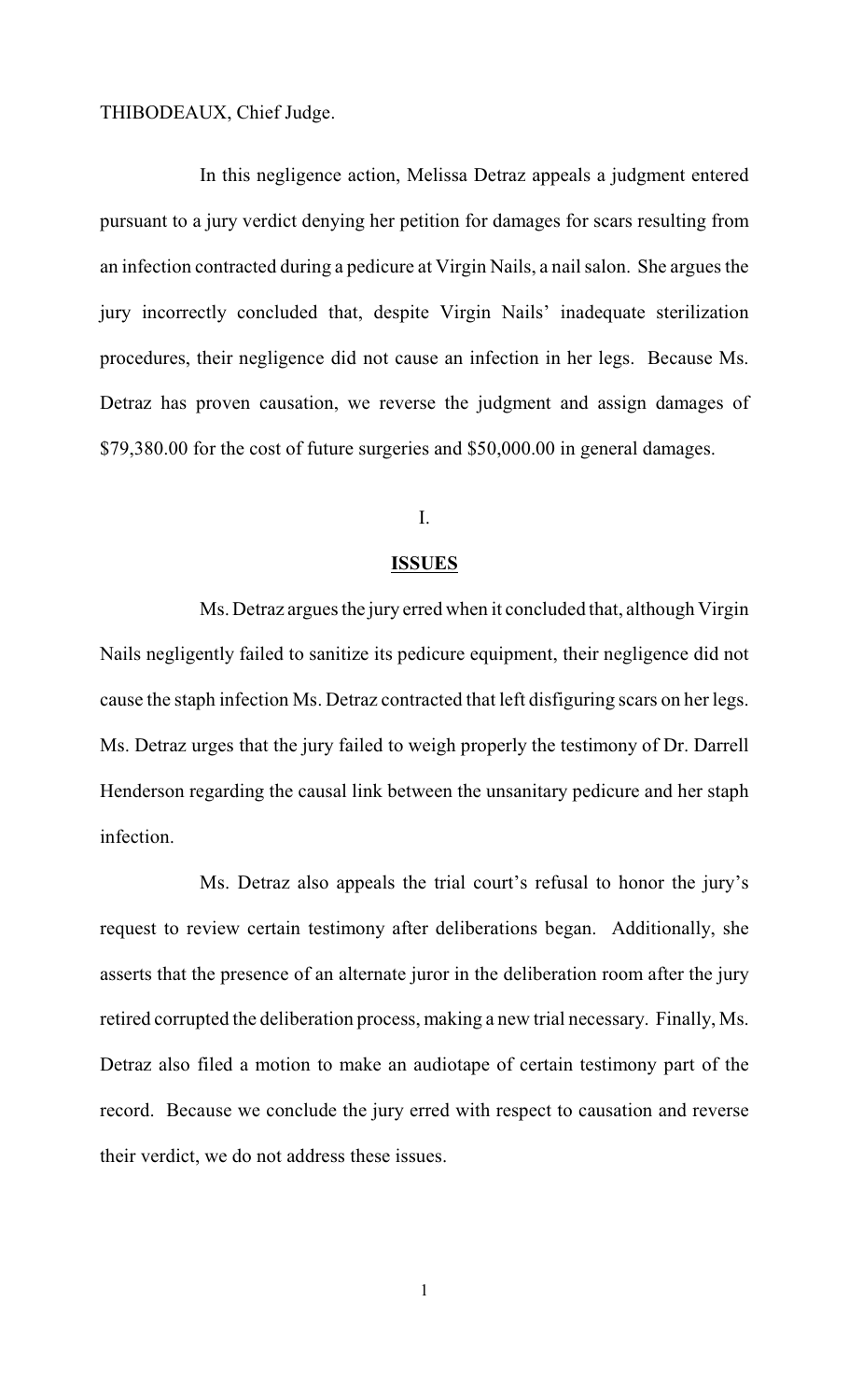# II.

#### **FACTS**

Melissa Detraz received a pedicure at Virgin Nails on September 23,  $2002<sup>1</sup>$ . That morning, she shaved her legs as usual but recalled scratching the back of her right leg. Before she sat down in the pedicure chair vacated by the previous client, Ms. Detraz observed the nail technician spray the whirlpool tub attached to the chair and wipe it clean, a process that took about ten or fifteen seconds. As part of the pedicure, Ms. Detraz immersed her bare legs into a tub of water approximately halfway up her calf. The technician then trimmed and shaped her nails and cuticles. The technician applied new nail polish and massaged Ms. Detraz's legs. The pedicure took about forty-five minutes. Ms. Detraz testified she felt no pain or injury to her toes during the pedicure. Within two days of receiving the pedicure, she noticed a red, tender bump on the back of her right leg in an area that corresponded to the place where she had cut herself while shaving the day of the pedicure. The red bump quickly multiplied, turning into oozing sores which did not resolve, despite her efforts to care for them and clean them herself.

Ms. Detraz went to the Medical Center of Southwest Louisiana emergency room on October 22, 2002. The triage nurse asked her numerous questions, such as whether she went hiking, whether she had ever had a pedicure, and whether she tanned. The nurse, however, noted in Ms. Detraz's chart only that "Unaware if from tanning bed or fungus." Ms. Detraz testified that, although she admitted to the ER nurse she had used tanning beds in the past, she did not tell the nurse she thought she had contracted the infection from a tanning bed. In fact,

<sup>&</sup>lt;sup>1</sup>Although Virgin Nails makes much of Ms. Detraz's inconsistent deposition testimony regarding the date of the pedicure, by the time of trial the date was clearly established. Ms. Detraz refreshed her recollection of the date of the pedicure based on a check payable from her account to Virgin Nails, bearing her signature and endorsed by Bechin Huynh. The check is dated September 23, 2002.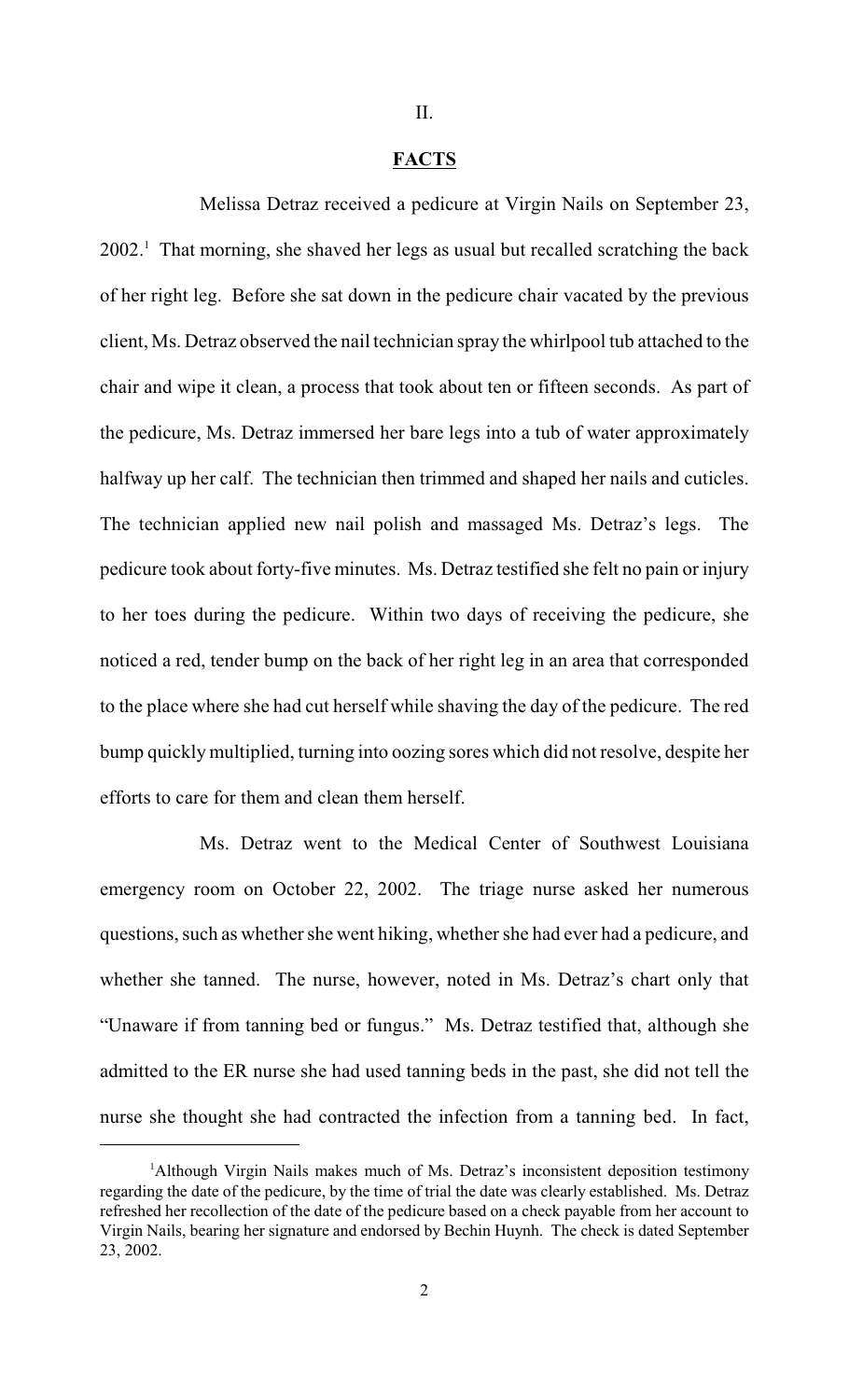according to her testimony, she had not used a tanning bed in five to six months before her pedicure. The ER told Ms. Detraz she had contracted a fungus, but prescribed Nystatin, which is a yeast medication.

Despite the medication, there was no improvement and the infection continued to spread. On November 1, 2002, Ms. Detraz visited Dr. Ronald Daigle, a dermatologist. Although he attempted to culture the infection, no bacteria grew from the sample and he was unable to clinically confirm his diagnosis. He prescribed Bactrim and Omincef which are used to treat staph infections. Ms. Detraz responded to the antibiotics and her symptoms began to resolve. However, the sores had caused serious scarring on her legs. Ms. Detraz next went to Dr. Adrian Stewart. Dr. Stewart could not identify the derivation of her infection, but discouraged surgery for the scars.

Finally, Ms. Detraz sought treatment from Dr. Darrell Henderson, a plastic surgeon, on April 16, 2003. Dr. Henderson took a complete medical history concerning the pedicure. He informed Ms. Detraz that her scars were permanent and would require several surgeriesto correct. Ms. Detraz sued Virgin Nails for damages, arguing that its failure to properly clean the pedicure equipment caused her staph infection and subsequent scarring. During trial, Ms. Detraz presented the jury with evidence that Virgin Nails did not follow appropriate procedures for sanitizing its equipment before each pedicure. After a trial on the merits, a jury concluded that Virgin Nails had been negligent in its administration of its pedicure procedures, but its negligence had not caused Ms. Detraz's injuries. Ms. Detraz appeals.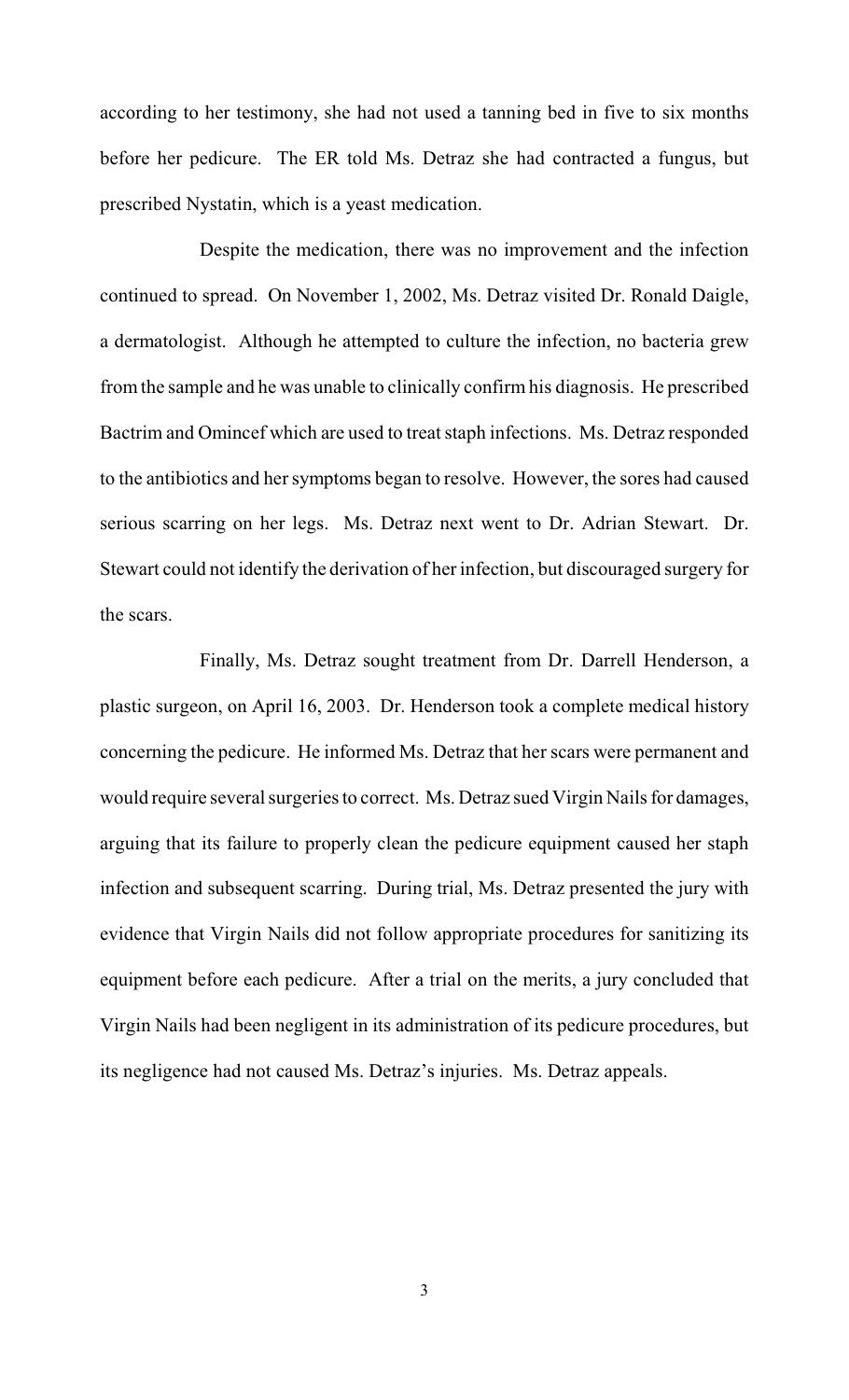#### **LAW AND DISCUSSION**

The Louisiana Supreme Court delineated the standard for assessing liability for damages caused by a party's negligence in its decision in *Fowler v. Roberts*, 556 So.2d 1 (La.1989). In that opinion, the court stated:

> The determination of liability in a negligence case usually requires proof of five separate elements: (1) proof that the defendant had a duty to conform his conduct to a specific standard (the duty element); (2) proof that the defendant's conduct failed to conform to the appropriate standard (the breach element); (3) proof that the defendant's substandard conduct was a cause-in-fact of the plaintiff's injuries (the cause-in-fact element); (4) proof that the defendant's substandard conduct was a legal cause of the plaintiff's injuries (the scope of liability or scope of protection element); and (5) proof of actual damages (the damages element).

## *Id.* at 4.

Thus, to determine liability for negligence, a party must undertake this duty/risk analysis. In this case, the salient issue is whether Virgin Nails' negligent breach of its duty to customers to control the risk of infection caused Ms. Detraz's infection and subsequent scarring.

Ms. Detraz demonstrated that Virgin Nails did not follow proper sanitization procedures when cleaning its equipment, specifically the pedicure tub in which Ms. Detraz immersed her feet and lower legs during the pedicure. Virgin Nails used Barbicide, a disinfectant, to clean the whirlpool tubs attached to the pedicure chairs. The directions on the Barbicide bottle require the user to prepare a solution of two ounces of Barbicide to thirty-two ounces of water and thoroughly wet all surfaces with the mixture. The instructions require that the surface remain wet for ten minutes, and then be allowed to air dry. Alternatively, the user may soak the item in the Barbicide solution. Actually soaking the tub in solution is not practical, because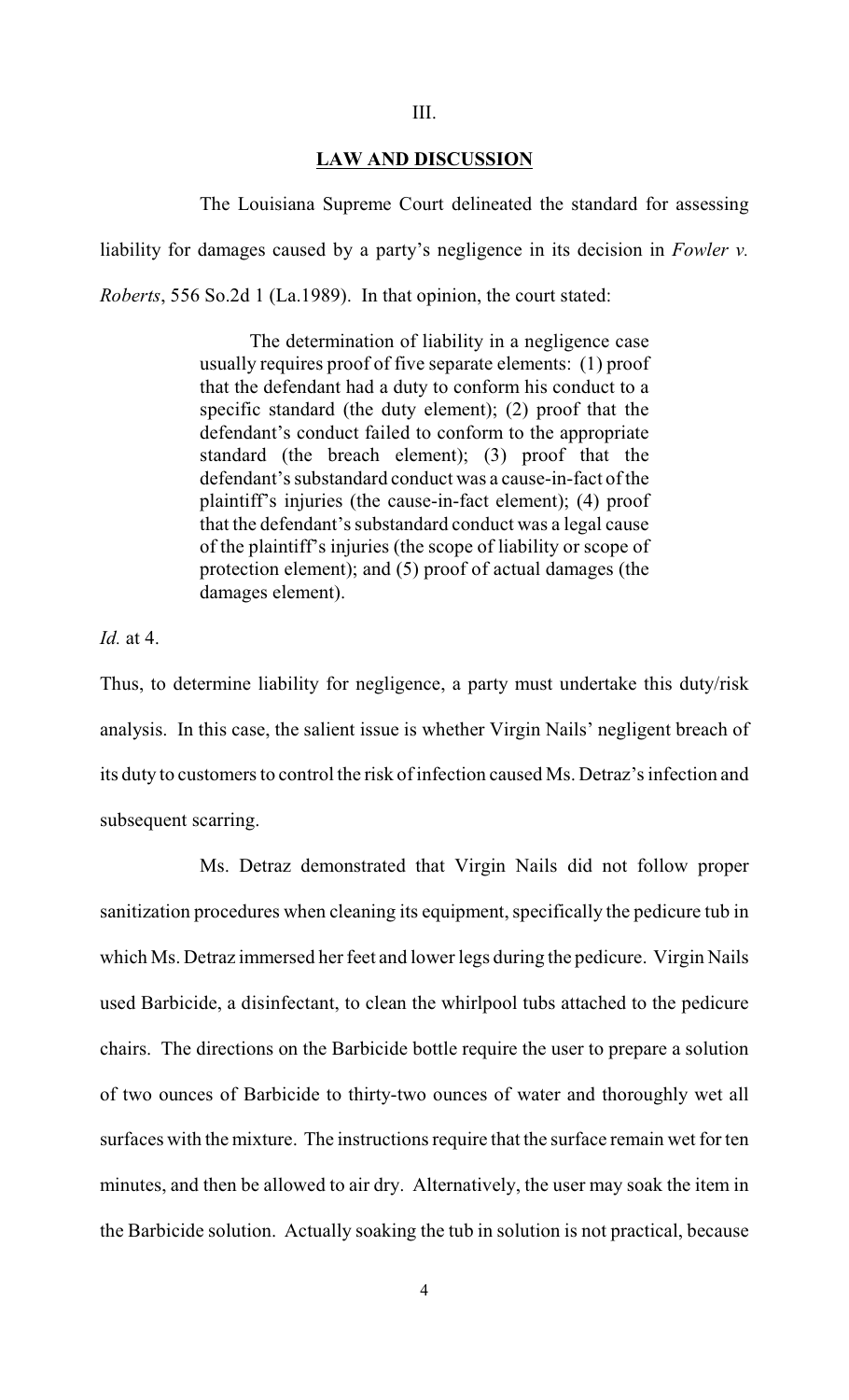the tub is attached to the pedicure chair, so the operators must drench the surfaces of the tub with the Barbicide solution for ten minutes, and then permit the wet surface to dry in order for it to be effective.

Bechin Huynh and Bon Huynh, the operators of Virgin Nails, provided inconsistent testimony about the procedures they followed to clean the pedicure tubs. For example, Ms. Huynh testified that she sprays the tub with Barbicide, then again with clean water, and wipes it down with a clean towel. She testified that she leaves the Barbicide solution on the tub surface for ten minutes. During her deposition, however, she stated that she only sprayed and wiped the surface of the tub, without allowing the solution to sit on the surface for ten minutes. She also testified she did not "soak" the surface of the tub.

The directions also require permitting the wet surface to air dry after being thoroughly wet for ten minutes. While Ms. Huynh claimed that she does permit the tub surface to air dry, she also testified that the surface was sprayed with clean water and then wiped dry after only five or ten minutes.

Mr. Huynh further explained that, to clean the tub between customers, the technician sprays Barbicide on the tub just before the end of each customer's pedicure, when her feet are removed and the water drained from the tub. The technician then massages the customer's legs and paints her toenails, which takes between ten and fifteen minutes. She then finishes cleaning the tub by rinsing the tub with clean water and wiping it with a clean towel. Mr. Huynh also admitted that he prepares a stronger Barbicide solution than necessary, assuming that a stronger solution would be more effective.

Kathy Arceneaux, a licensed cosmetologist for twenty years, was admitted as an expert in cosmetology. She read from a standard cosmetology

5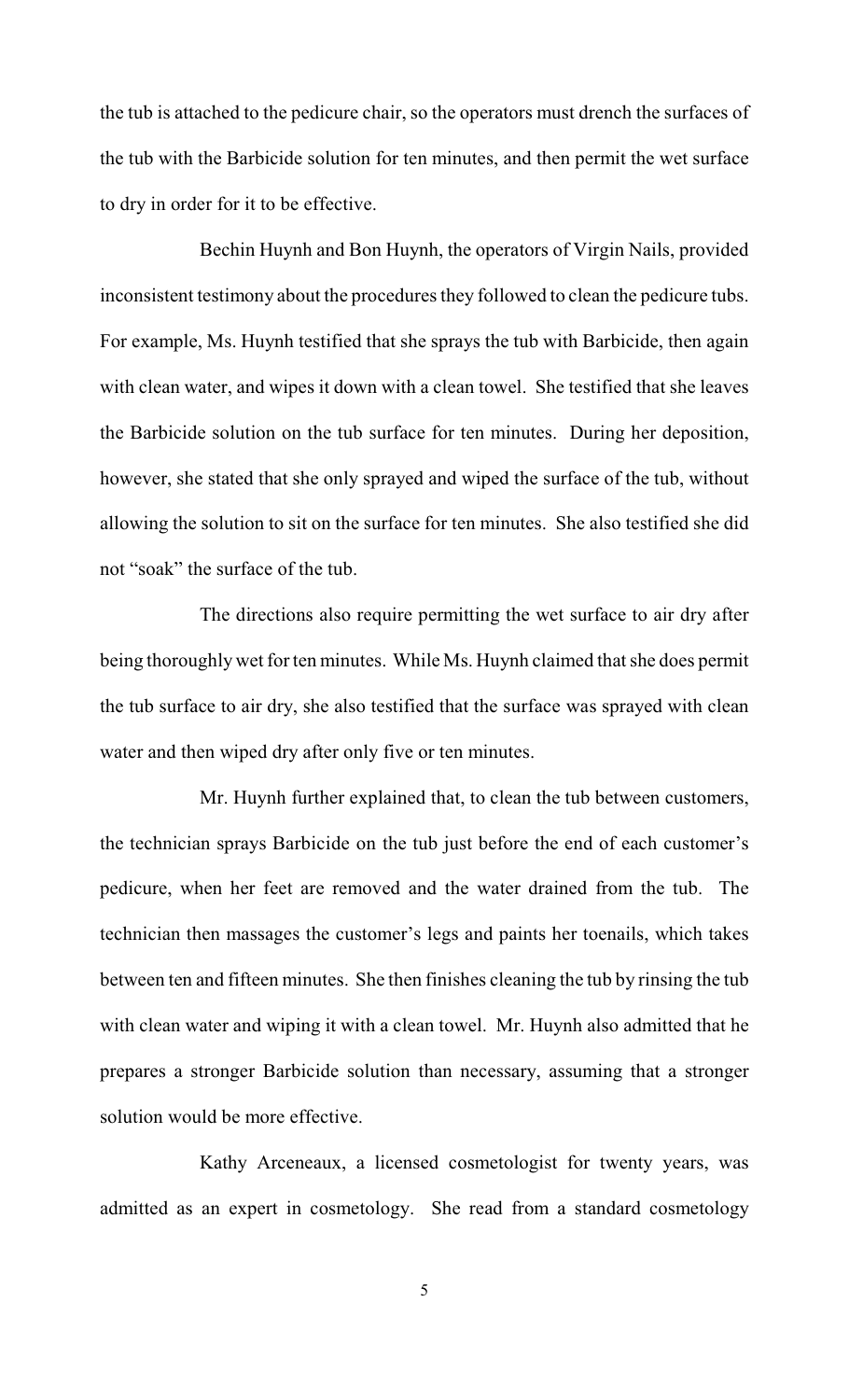textbook, used to educate cosmetology students regarding guidelines for use of disinfectants. The text admonished that "disinfectants must always be used in strict accordance with manufacturer's instructions" and noted specifically that "mixing chemicals stronger than recommended by the manufacturer counteracts their effectiveness" and might be dangerous at higher concentrations. The text continued: "Such variables as mixing precautions and exposure times demand particular attention." Ms. Arceneaux testified that, in her expert opinion, mixing the chemical stronger than manufacturer recommendations was ill-advised, and failure to follow the manufacturer's instructions could render the product ineffective. Thus, the salon operators' testimony demonstrates that they did not strictly adhere to the Barbicide instructions as to solution strength, exposure time, and drying procedure. The jury's finding of negligence in a case where the defendant's responsibility was to provide a clean environment for nail care customers can only be construed to mean they found Virgin Nails' *sanitization* procedures inadequate.

The Jury Verdict Form asked the jury whether Virgin Nails was *negligent* in performing the pedicure. The jury answered in the affirmative. Answering this question in the affirmative, however, enfolds all five of the *Fowler* factors, including causation. The next Verdict Form question, however, asked the jury whether this negligence caused Ms. Detraz's injuries. The jury answered in the negative. Given their response to the first question on negligence, the jury's response on causation is counterintuitive. Because the Jury Verdict Form is awkwardly worded using the comprehensive word *negligence*, the crucial question is causation.

Ms. Detraz asserts the *Housley* presumption as the basis of her proof of causation. The *Housley* presumption derives from the Louisiana Supreme Court case *Housley v. Cerise*, 579 So.2d 973 (La.1991), in which the court determined: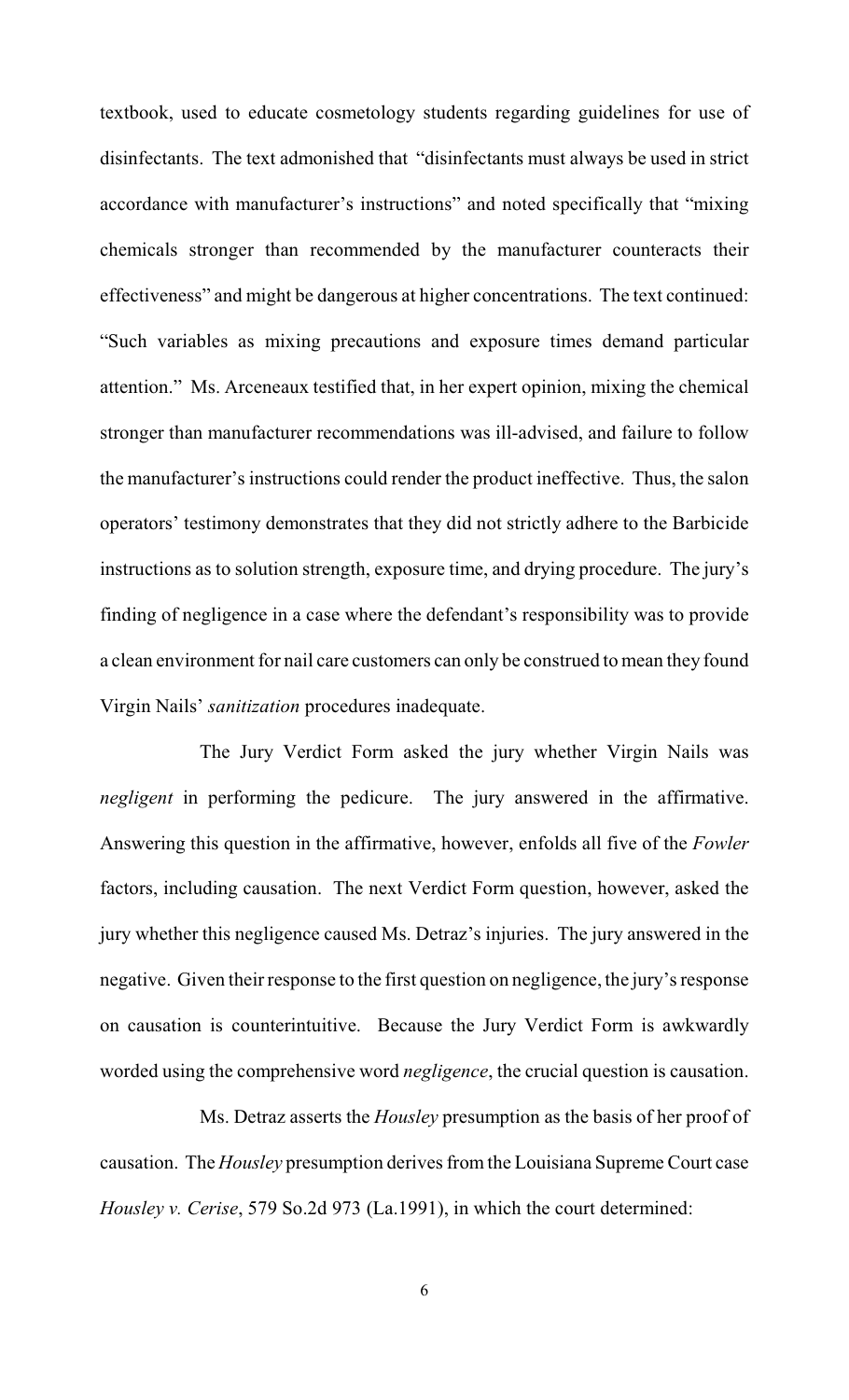A claimant's disability is presumed to have resulted from an accident, if before the accident the injured person was in good health, but commencing with the accident the symptoms of the disabling condition appear and continuously manifest themselves afterwards, providing that the medical evidence shows there to be a reasonable possibility of causal connection between the accident and the disabling condition.

*Id.* at 980 (quoting *Lucas v. Ins. Co. of N. Am.*, 342 So.2d 591 (La.1977)).

Thus, a plaintiff is entitled to a presumption of causation if she establishes the elements of *Housley*. In *Juneau v. Strawmyer*, 94-903 (La.App. 4 Cir. 12/15/94), 647 So.2d 1294, 1299, the fourth circuit described the three requirements for the application of *Housley*:

> First, he must prove he was in good health prior to the accident at issue. Second, he must show that subsequent to the accident, symptoms of the alleged injury appeared and continuously manifested themselves afterwards. And third, he must demonstrate through evidence – medical, circumstantial, or common knowledge – a reasonable possibility of causation between the accident and the claimed injury.

*Id.* at 1299.

Virgin Nails claims that Ms. Detraz did not show she was healthy before the pedicure; however, it does not offer any medical records that show otherwise. There is no evidence that Ms. Detraz suffered any dermatological infections prior to the event. None of the three doctors testified that Ms. Detraz had divulged any prior medical condition, such as allergies, skin infections, or injuries to her legs. In fact, Dr. Henderson testified that, besides the scars, her skin was free of imperfections. Additionally, Ms. Huynh testified that she would not have permitted someone with symptoms like those of Ms. Detraz to receive a pedicure at Virgin Nails. Therefore, Ms. Detraz did not have these symptoms on or before September 23, 2002, the date of the pedicure. Finally, Ms. Detraz and her mother testified that this condition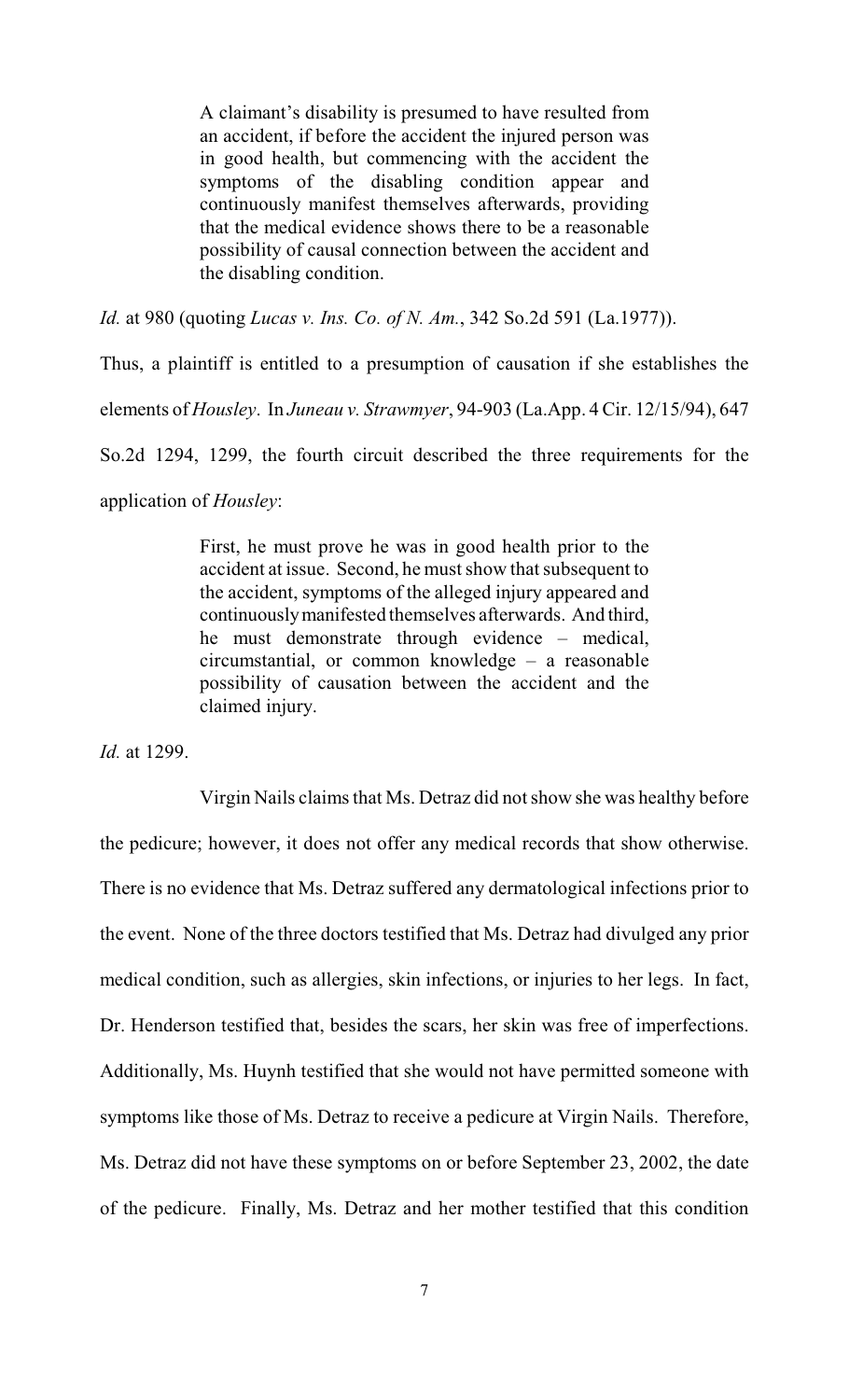developed after the pedicure, and not before. Defendants suggest that Ms. Detraz's testimony and that of her mother is self-serving and, therefore, insufficient to show that she did not suffer from any medical conditions before the staph infection. Courts have rejected self-serving testimony in cases where the testimony is uncorroborated, or other evidence contradicts the substance of the testimony. *Dubriel v. Horseshoe Entertainment*, 34,885 (La.App. 2 Cir. 8/22/01), 793 So.2d 459. In this case, however, Ms. Detraz's testimony is both corroborated and uncontradicted. Therefore, Ms. Detraz has satisfied the first requirement of *Housley*.

The second element of Housley requires that the symptoms of the alleged injury appear subsequent to the accident and continuously manifest themselves afterwards. In *Whiteman v. Worley*, 96-305 (La.App. 4 Cir. 2/19/97), 688 So.2d 207, *writ denied*, 97-966 (La. 5/30/97), 694 So.2d 246, the fourth circuit declined to find causation based on *Housley*. The court reasoned that the plaintiff's eye infection did not manifest until ten days after she was hit in the eye with a pen and that there was "much less of the 'close temporal relationship' . . . between accident and symptoms." *Whiteman*, 688 So.2d at 211. In contrast, in *Lindsey v. USAA Property & Casualty Insurance Co.*, 02-797, p. 8 (La.App. 4 Cir. 10/9/02), 830 So.2d 335, 339, the court credited a car accident victim's statement that "the injury was objectively apparent to him immediately after the accident." The victim testified he felt a sharp and persistent pain in his neck and back the day after the accident. The pain had not resolved by the time of trial. The defendant in *Poland v. State Farm Mutual Automobile Insurance Co.*, 03-1417 (La.App. 1 Cir. 6/25/03), 885 So.2d 1144, argued that the plaintiff could not use *Housley* to establish causation since she waited 137 days after the accident before she sought treatment. The court disagreed, observing that the plaintiff and three witnesses testified that her symptoms manifested within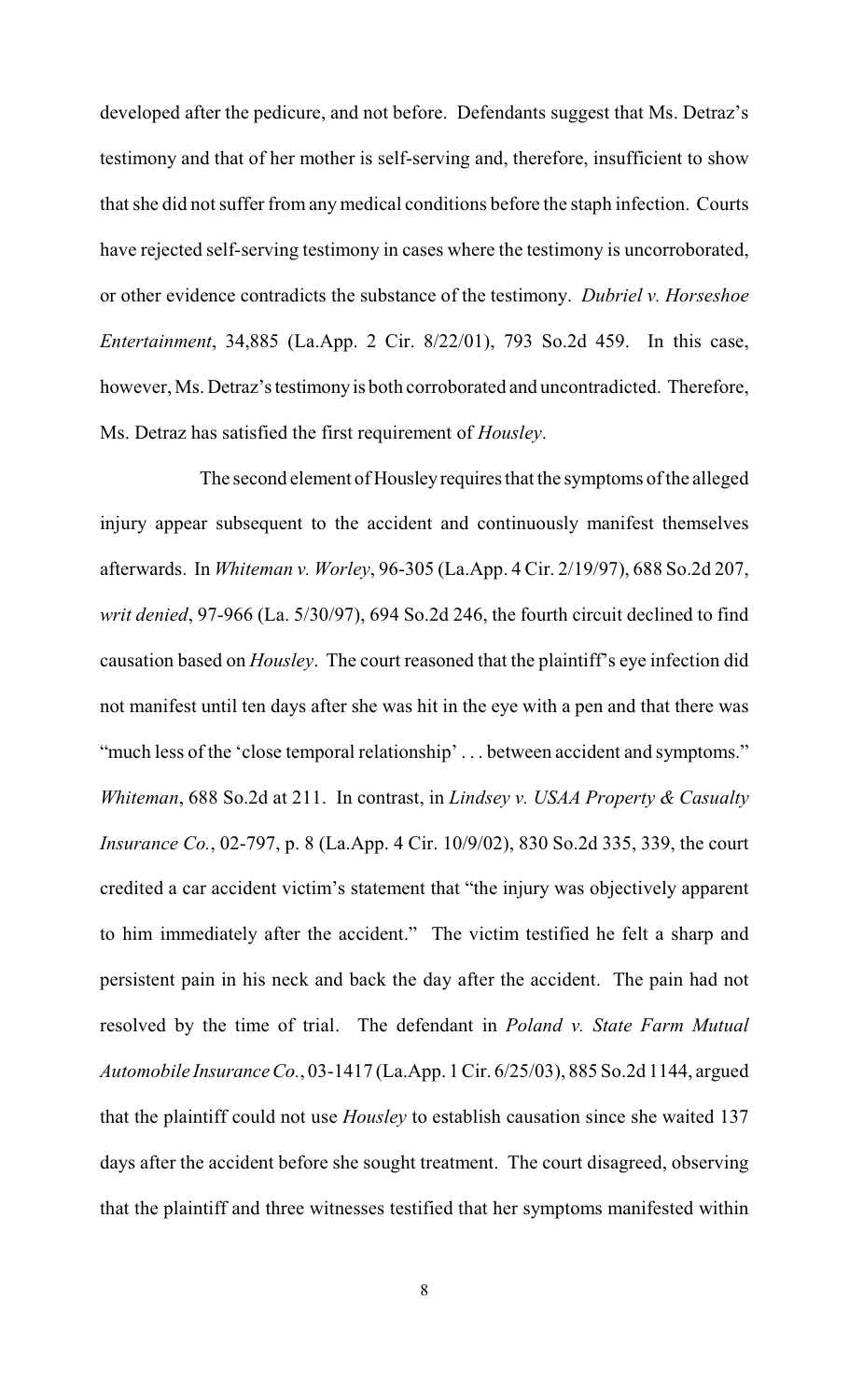days of the accident. Plaintiff's testimony that she had symptom-free days was not inconsistent with "continuous manifestation" of the injury, particularly because her symptoms never completely resolved. Finally, the court concluded that her "failure to seek medical treatment for several months does not preclude the possibility that she was, in fact, injured, and in pain." *Id.* at 1150-51. In contrast, in *Morris v. Allstate Insurance Co.*, 25,148 (La.App. 2 Cir. 2/23/94), 632 So.2d 1209, *writ denied*, 94- 1044 (La. 6/17/94), 638 So.2d 1099, the court found that the victim of a car accident did not continuously manifest symptoms because, when she did visit her doctor, she did not complain of pain or symptoms. Furthermore, later medical reports did not show she told her doctors she had experienced intermittent back pain since the accident. *Id.*

Virgin Nails argues that the infection lacks a close temporal relationship to the pedicure because Ms. Detraz waited a month to seek medical treatment. In *Poland*, 885 So.2d 1144, however, the first circuit held that a several month delay in seeking treatment did not undermine the *Housley* presumption. Here, as in *Poland*, 885 So.2d 1144, Ms. Detraz's symptoms manifested within two to three days of the pedicure. Additionally, she testified she did not obtain treatment because she was attempting to treat the infection herself with over-the-counter medication. When she did seek medical attention, she went to several doctors with the same complaint. *Morris*, 632 So.2d 1209. Ms. Detraz never had symptom-free days. Her symptoms manifested within two to three days of the pedicure, and lasted continuously as an active infection until late November 2002, after which they became scars.

The final prong of *Housley* requires Ms. Detraz show there was a reasonable *possibility*, not probability, Virgin Nails' negligent sanitization procedures caused the staph infection. Ms. Detraz may rely on various evidence, including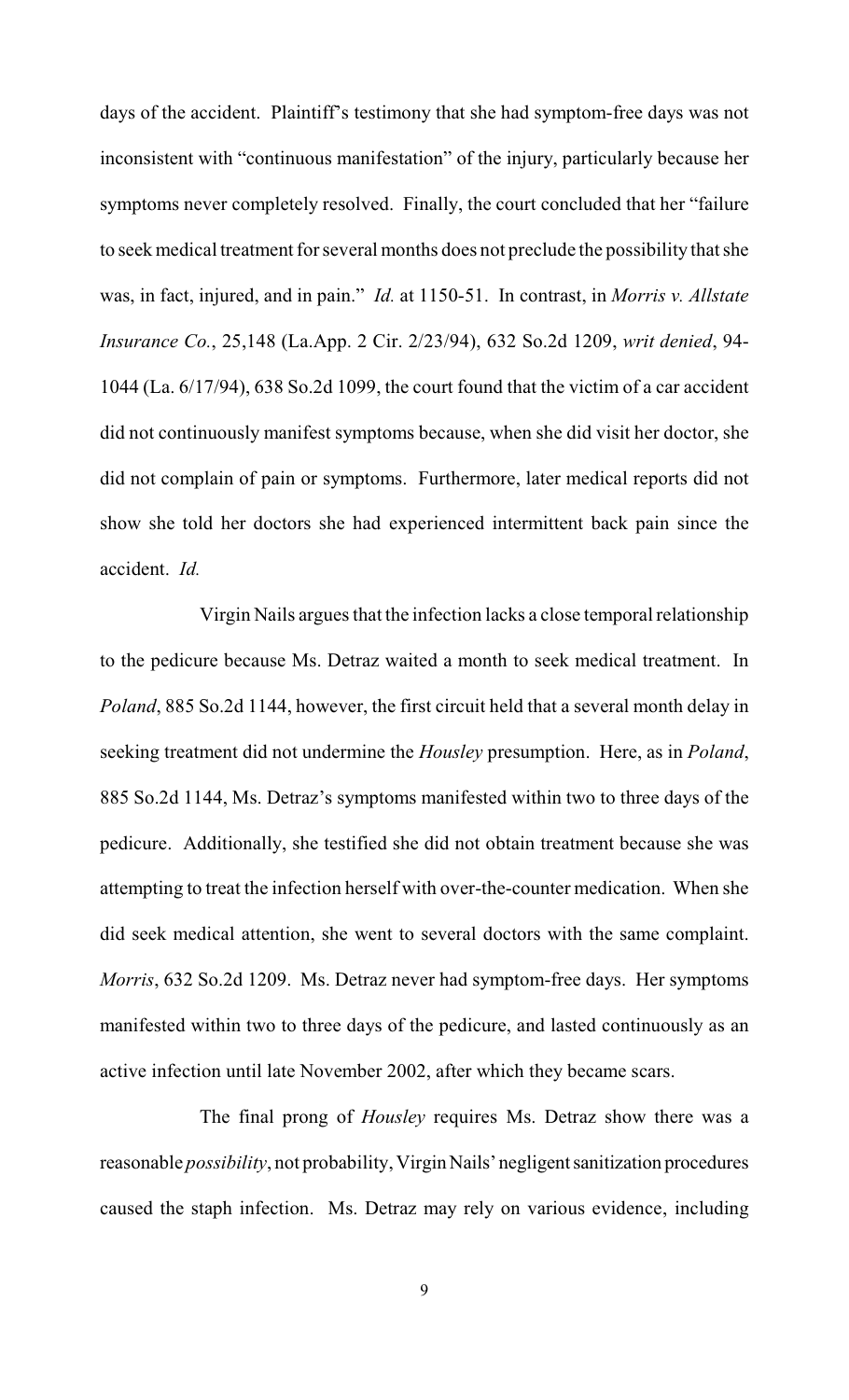medical and lay testimony, as well as circumstantial evidence, to establish causation. *Juneau*, 647 So.2d 1294. A precise medical diagnosis is not necessary for plaintiff to carry this burden. The medical evidence must show that "the nature of the accident, when combined with other facts of the case, raises a natural inference through human experience that such a causal connection exists." *Lubom v. L. J. Earnest, Inc.*, 579 So.2d 1174, 1179 (La.App. 2 Cir. 5/8/91). In *Hall v. Folger Coffee Co.*, 02-920 (La.App. 4 Cir. 10/1/03), 857 So.2d 1234, all three doctors who testified concluded that the plaintiff's injuries were consistent with his description of the accident. Defendant "emphasized the doctors' failure to recite that it is more probable than not that [plaintiff]'s injuries were caused by the trauma suffered in the accident." *Id*. at 1248. The court quoted *Housley*'s holding that "it is not necessary for the plaintiff's medical witness to recite the proper legal jargon *verbatim* before the trial court can properly rely on his testimony." *Id*. at 1248-49 (quoting *Housley*, 579 So.2d at 980). The *Hall* decision concluded that the doctors' affidavits, in conjunction with the plaintiff's testimony, were sufficient evidence to establish causation via *Housley*.

In contrast, *Gage v. Potts*, 94-1542 (La.App. 1 Cir. 4/7/95), 653 So.2d 1183, declined to find causation based on *Housley*. The plaintiff, a pregnant woman, argued that an accident caused her to go into labor two months afterwards and suffer serious complications. The medical experts all agreed on an alternate cause of the injury: the plaintiff had suffered from an infection known to trigger early labor. Additionally, they all agreed that it was not reasonably possible for an accident to cause labor two months later. Similarly, in *Whiteman v. Worley*, 688 So.2d 207, the medical evidence showed it was highly unlikely the plaintiff contracted a Chlamydia infection in her eye from a pen that bumped into her eye. The medical testimony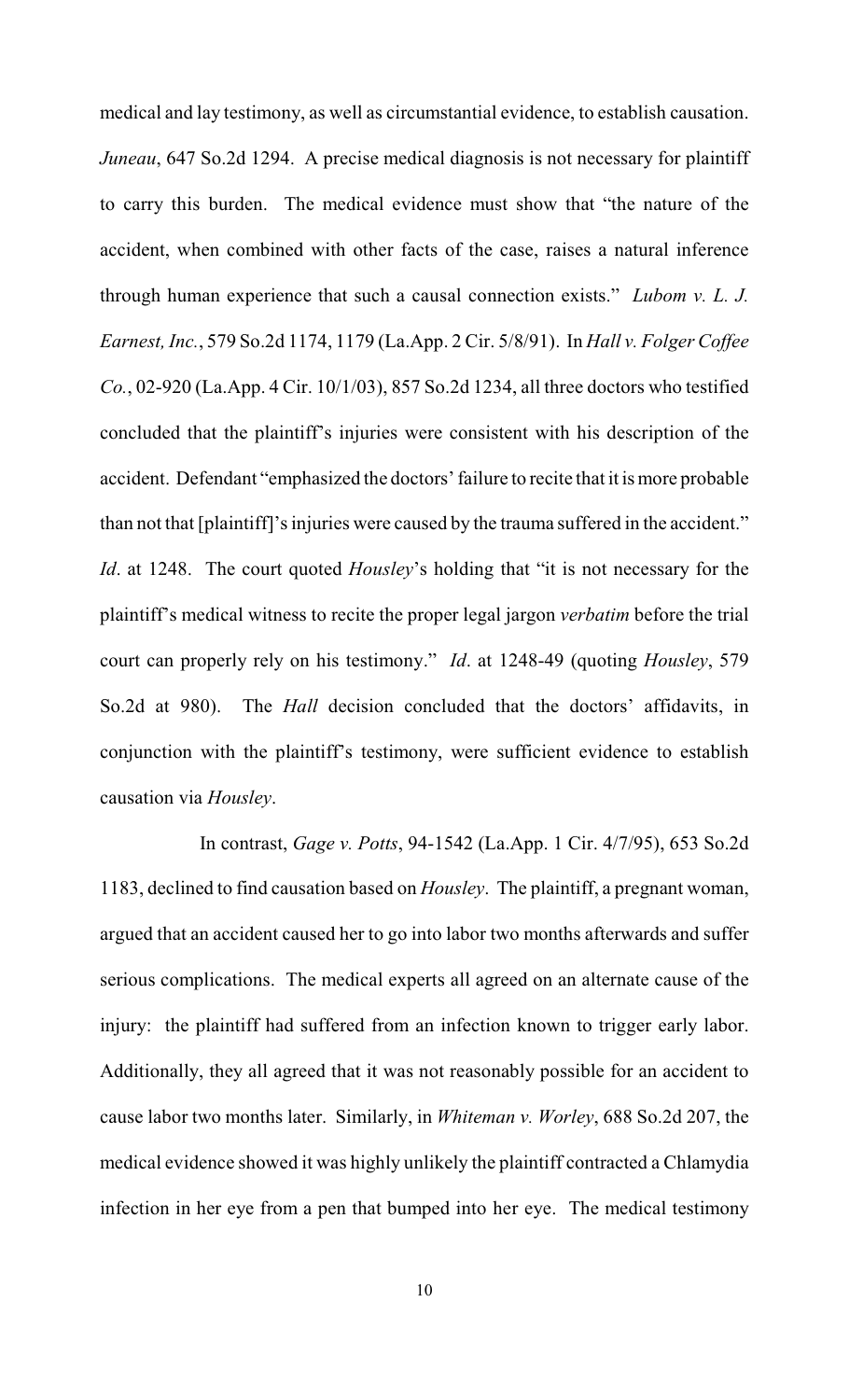strongly held that Chlamydia is transmitted through sexual contact, and any other mode of transfer would be extraordinarily unusual.

In *Arceneaux v. Howard*, 633 So.2d 207 (La.App. 1 Cir. 1993), *writ denied*, 93-3128 (La. 2/11/94), 634 So.2d 833, the third circuit sustained the *Housley* presumption of causation despite medical testimony that the court itself admitted was not ideally certain. Plaintiff suffered injuries in a car accident and was taken to the emergency room. His car was totaled and the impact was strong enough to break his seat belt. Plaintiff evidently hit his head during the crash, but did not display symptoms of injury to the front of his head. Ten days after the accident, the plaintiff began to suffer seizures. The court held:

> In this case, none of the neurologists could state with *any degree of certainty* that he considered the accident to be a contributing factor in causing the seizures. However, all three *based their opinion on an assessment of the seriousness of the accident as related by plaintiff*. All three doctors agreed that head injuries can cause subsequent onset of seizures, but were of the impression that plaintiff's accident was relatively minor and not the type which triggered seizures.

> The medical records from the accident are sufficient to establish a reasonable possibility that plaintiff's seizures were caused by the accident. The first seizure occurred only ten days after the impact and followed a continuous period of disorientation . . . , which began with the accident. A ten-day delay prior to the onset of the first seizure does not mean the seizure was not caused by the accident. . . . Although plaintiff presented no medical evidence to show that the type of impact to his head generally was a type of injury which would cause seizures, we do not find this fatal to his prima facie case. We believe plaintiff has met the minimal standard of a 'reasonable possibility,' such that a prima facie case was established and he should have been given the benefit of the legal presumption stated in *Housley*.

*Id.* at 210-11 (emphasis added).

. . . .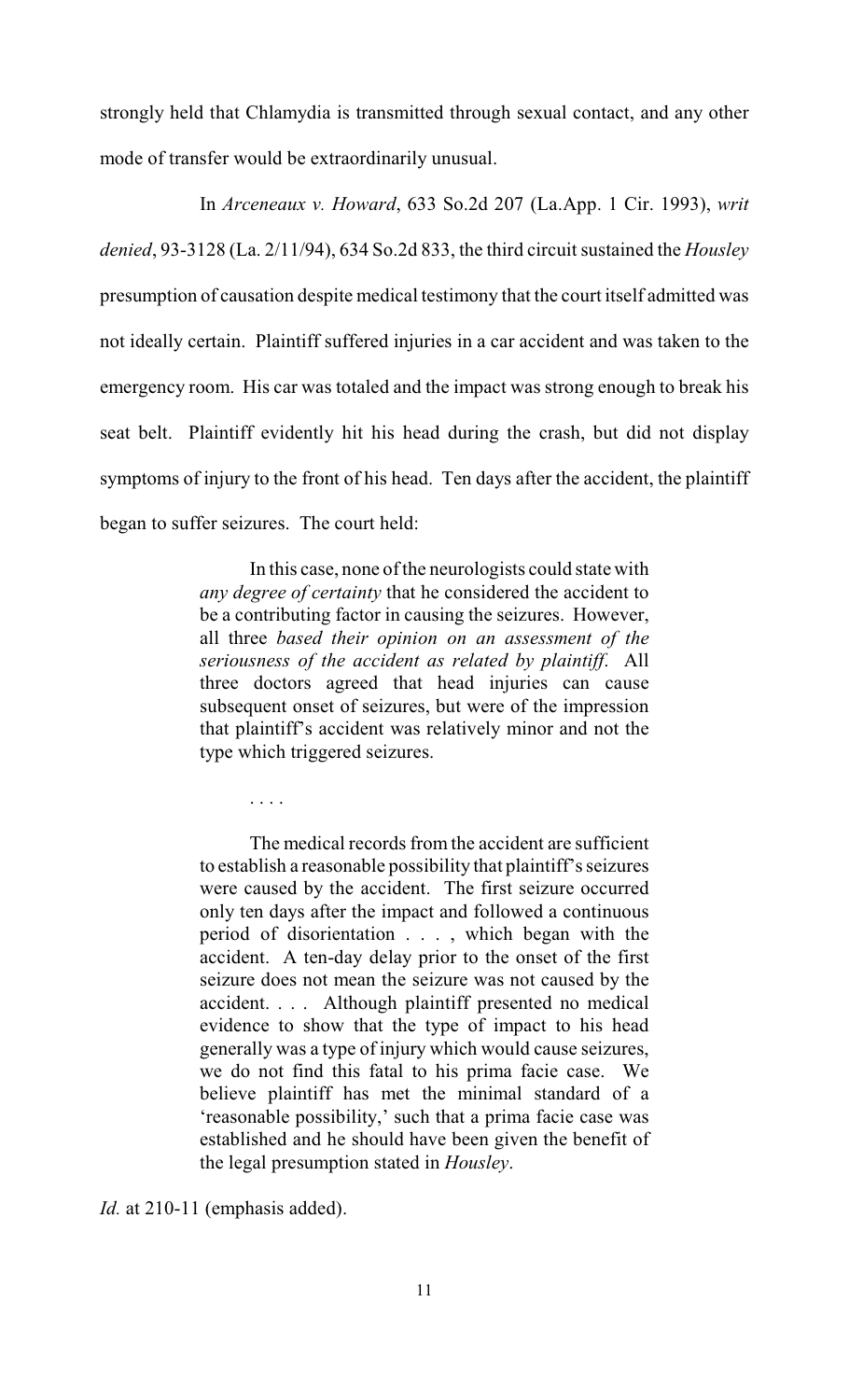The court drew on a wide variety of evidence, including medical evidence from the neurologists and the emergency room report, practical evidence, such as accident reports describing the nature of the collision, and the plaintiff's own history of the injury and subsequent seizures, to conclude that the plaintiff had proven causation under the *Housely* presumption. Even though none of the physicians was willing to state that the collision caused the seizures, the court found that the evidence in aggregate was sufficient to conclude there was a reasonable possibility the accident had caused the plaintiff's seizures.

Ms. Detraz presented medical testimony from Dr. Darrell Henderson, a licensed plastic surgeon. Defendants initially had attempted to exclude Dr. Henderson's testimony before trial. This motion, however, was denied and Dr. Henderson was accepted as an expert, without any limits on issues on which he could render his expert opinion. Defendants did not appeal the denial of their motion. Therefore, Dr. Henderson is properly qualified to render an expert opinion on causation. He testified that, based on the history provided to him by Ms. Detraz, the unsanitized pedicure tub was the cause of the infection. He constructed a timeline, beginning with Ms. Detraz shaving the morning of the pedicure. The shave created many nicks and cuts. When she immersed her legs in the unsanitary bath, the water introduced bacteria into these tiny wounds, resulting in her infection. She began manifesting symptoms within two to three days of exposure, which Dr. Henderson believed represented the incubation period for the bacteria in her system. Dr. Henderson felt it was significant that the only areas affected by the infection were the areas that were both shaved and exposed to the water, which explained why her feet did not suffer any infection. He also testified that, in his practice, he had experience treating patients who had contracted infections from pedicures.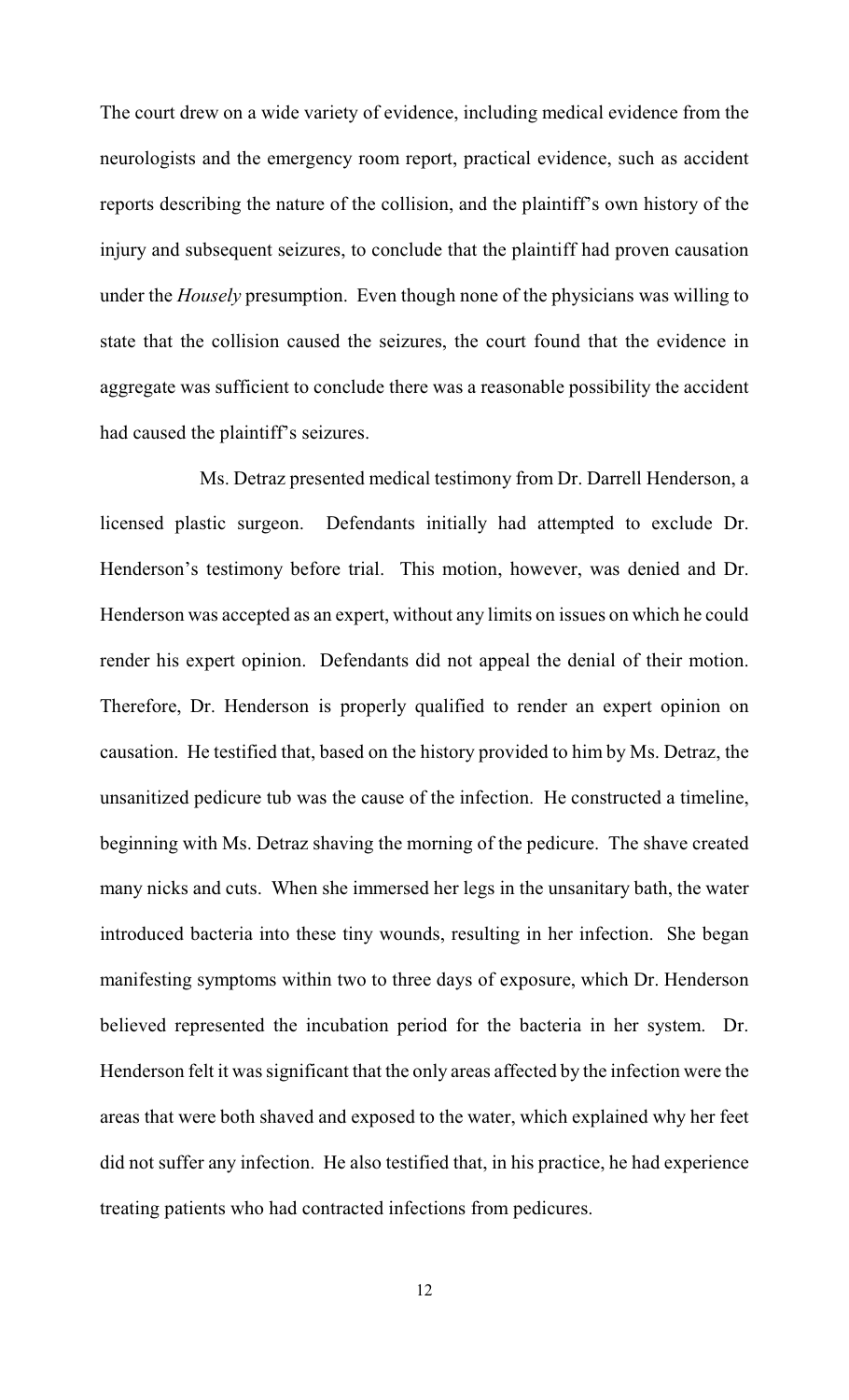Dr. Stewart and Dr. Daigle, in contrast, were unwilling to testify as to causation. They both agreed that it was possible that a customer could contract an infection from an improperly sanitized tub. However, because staph bacteria is ubiquitous in the environment, a staph infection could be caused by many different things. While they were unwilling to adopt Dr. Henderson's position, they would not reject it. Dr. Daigle, for instance, admitted that it was possible to draw a temporal relationship between Ms. Detraz's exposure to the bacteria and her later symptoms, particularly in light of the fact that her legs were freshly shaved.

Dr. Henderson's position was buttressed by other corroborating expert testimony. Kathy Arceneaux, a licensed cosmetologist, was accepted as an expert in cosmetology. She has been a cosmetologist for twenty years and has received specialized training in pedicures and manicures. Ms. Arceneaux testified that, in her expert opinion, improperly cleaning pedicure tubs can generate bacteria that could be dangerous to clients. Additionally, Ms. Detraz introduced an article in Archives of Dermatology, a medical journal, describing the infectious potential of improperly cleaned manicure and pedicure equipment, including specific discussion of bacteria discovered on improperly sanitized whirlpool tubs, such as the ones used by Virgin Nails. She also introduced an article from Nail Pro Magazine, a nail salon trade magazine, describing safe methods for disinfecting manicure and pedicure equipment, including proper use of disinfectants.

After the *Housley* presumption has been established, "the defendant has the burden of producing evidence to persuade the trial court that it is more probable than not that the injury did not result from the accident." *Morris*, 632 So.2d at 1211. For example, in *Seit v. Scofield*, 01-1295 (La.App. 5 Cir. 2/26/02), 812 So.2d 764, the court determined that there were plausible explanations for the victim's back pain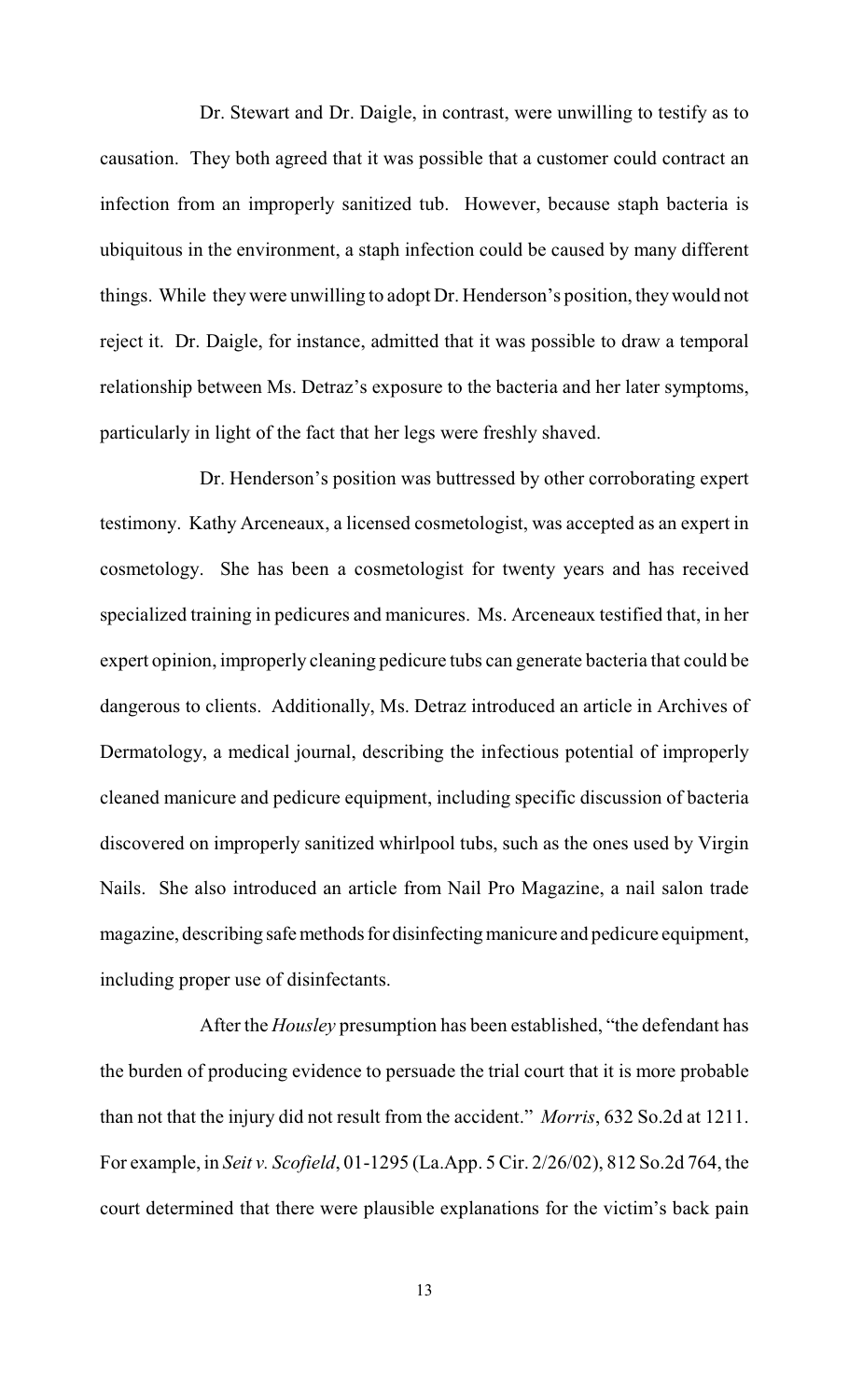other than an altercation that she alleged resulted in her injuries. The victim had been in a car accident prior to the fight. Also, she weighed over 200 pounds. The court cited these as alternative causes of her injury, preventing application of *Housley*. Virgin Nails did not provide satisfactory evidence of an intervening cause that would destroy the causal link between the pedicure and the infection. They assert that Ms. Detraz contracted the infection from a tanning bed. They attempt to explain this assertion by referring to the note taken by the nurse in the ER regarding possible use of a tanning bed as the source of the infection. Ms. Detraz testified at trial, however, that the nurse had questioned her on multiple activities, including tanning, and she answered honestly. She also testified that it had been months since she had last visited a tanning salon; the tanning salon could not be responsible for the infection, since the symptoms manifested months after her last visit. *Gage*, 653 So.2d 1183. Furthermore, although Dr. Stewart testified she had had some experience with patients who contracted skin infections while at a tanning parlor, Dr. Henderson described precisely how difficult, although clearly not impossible, it would be to contract such an infection. He testified that in order for an infection to occur, there would have to be precise and prolonged contact between an infected spot on the tanning bed and an open wound on the body of the person tanning. He also noted that a dry tanning bed could not compare to the more bacteria-friendly environment found in a damp whirlpool tub. Given the impossible timeline and the greater ease with which one might contract an infection from a whirlpool rather than a tanning bed, defendants' alternative cause is not acceptable.

In *Cooper v. United Southern Assurance Co.*, 97-250, p. 24 (La.App. 1 Cir. 9/9/98), 718 So.2d 1029, 1041, the first circuit stated: "The issue of whether plaintiff is entitled to the benefit of [the *Housley*] presumption is factual and is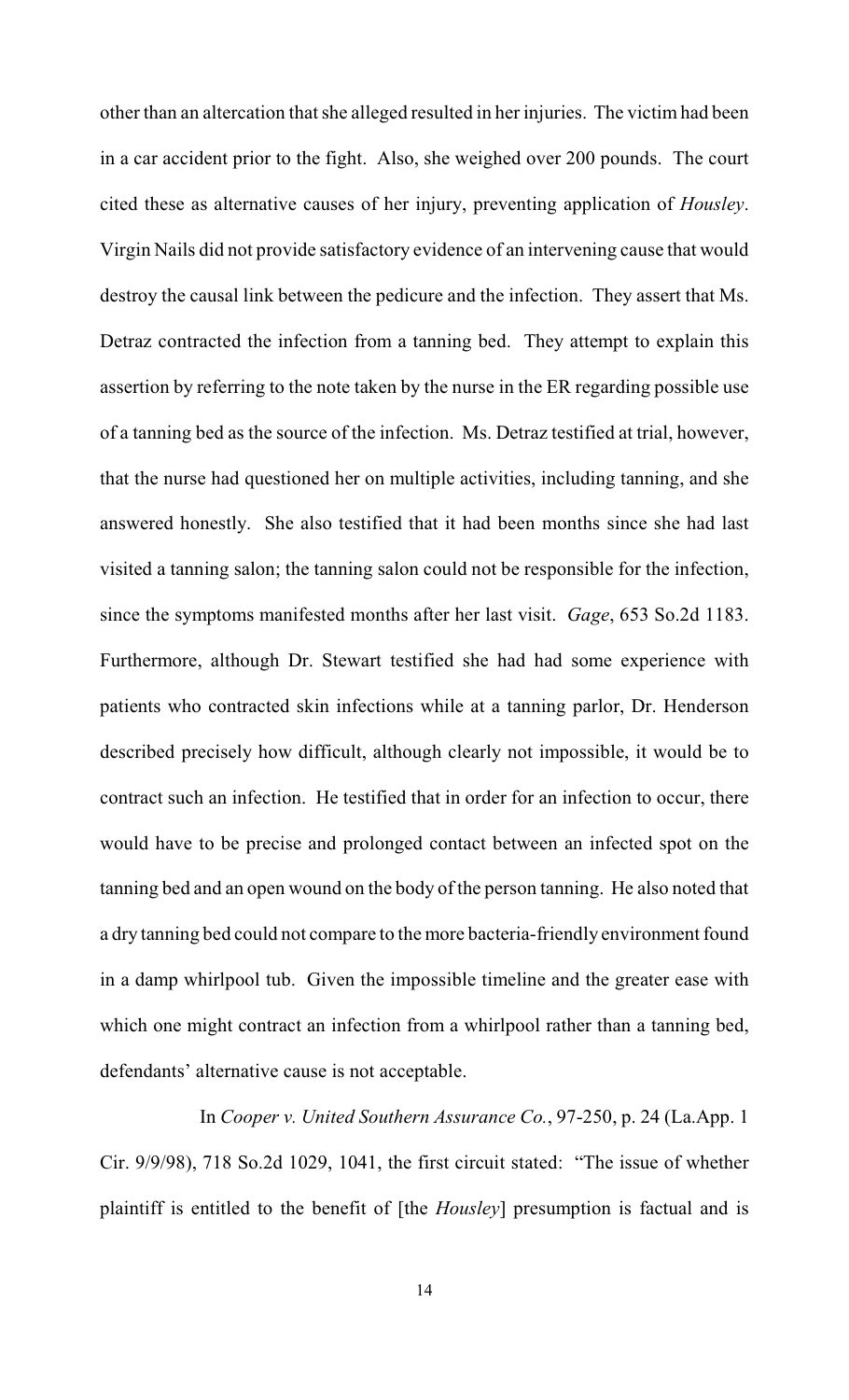subject to the manifest error standard of review. If the jury's findings are reasonable in light of the record viewed in its entirety, the court of appeal may not reverse. Consequently, when there are two permissible views of the evidence, the fact finder's choice between them cannot be manifestly erroneous or clearly wrong." *See also Dixon v. Traveler's Ins. Co.*, 02-1364 (La.App. 4 Cir. 4/2/03), 842 So.2d 478.

However, the Louisiana Supreme Court has held that an appellate court is not required to affirm the trier of fact's refusal to accept the uncontroverted testimony of a witness as true. *Mart v. Hill*, 505 So.2d 1120 (La.1987). In *Mart*, the trial court committed error when it failed to award plaintiff damages because it determined the accident did not cause plaintiff's injury. Later cases employing *Mart* have clarified its application: "Although trial court findings are accorded great deference, appellate courts have a duty to ascertain whether those findings are justified by the record. If an appellate court concludes that the trial court's factual findings are clearly wrong, the mere fact that some evidence in the record supports the finding does not require the court to affirm." *Leale v. Dubois*, 99-957, pp. 2-3 (La.App. 3 Cir. 4/5/00), 756 So.2d 684, 688 (citation omitted). The third circuit further explained in *Butler v. Zapata Haynie Corp.*, 92-71 (La.App. 3 Cir. 2/23/94), 633 So.2d 1274, 1279, *writ granted in part and amended on other grounds*, 94-1171 (La. 7/5/94), 639 So.2d 1186, *cert. denied*, 513 U.S. 1017, 115 S.Ct. 579 (1994):

> In other words, an intermediate appellate court is not required to follow blindly the factual determinations of a trial court without discerning whether that court's discretion in evaluating facts and credibility has been abused. Certainly, the fact finder should be accorded great latitude and discretion, but discretion must always be buttressed by sound judgment.

*Id.* at 1279.

The jury in this case was manifestly erroneous in concluding a lack of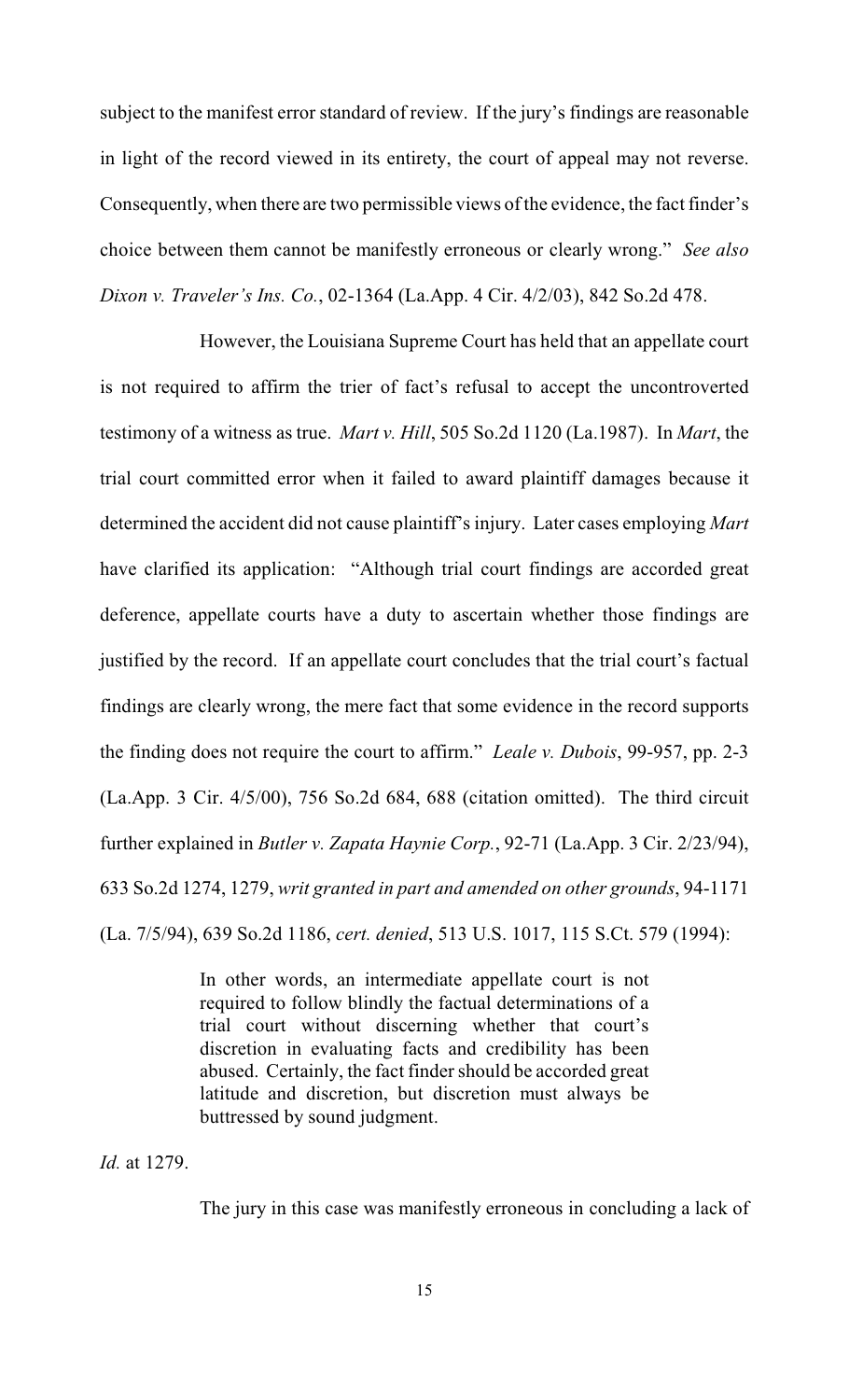causation. The equivocal testimony of Dr. Stewart and Dr. Daigle does not detract from the strength of Dr. Henderson's testimony. Their unwillingness to adopt Dr. Henderson's perspective is not sufficient to controvert his testimony.

#### *Damages*

Dr. Henderson characterized Ms. Detraz's scars as "markedly disfiguring." A markedly disfiguring scar is one that can be seen easily across a room. There are twenty-two scars of varying size and depth, some as deep as two to three millimeters. Dr. Henderson testified there was a dramatic change of coloration between the scars and the surrounding skin. He also noted that, otherwise, Ms. Detraz's skin was perfect in texture, color, and consistency. Because the scars are depressed, Ms. Detraz cannot effectively cover them with cosmetics. Therefore, surgery is the most appropriate solution to resolve her scars.

The shape and number of scars will necessitate complicated and extended surgeries. After surgery, she will need a leg brace extending from the thigh to the knee to immobilize her leg, and she will have to give up sports or running. Therefore, one leg will have to be treated at a time, otherwise Ms. Detraz would be entirely unable to walk. She will require approximately six surgeries over the course of several years to treat all of her scars. The surgery will not eliminate the scars entirely, but merely replace the round scars with linear scars. Furthermore, if elective surgery is not undertaken now, she may need surgery on an emergency basis as she ages if the scar tissue begins to deteriorate.

Ms. Detraz testified that the scars have impacted her self-confidence. She no longer wears skirts or shorts, and does not visit pools or beaches. Her employer, Pascale's Spa, requires her to wear slacks and she is not allowed to go near the customers. Furthermore, while she had an active infection, she was afraid to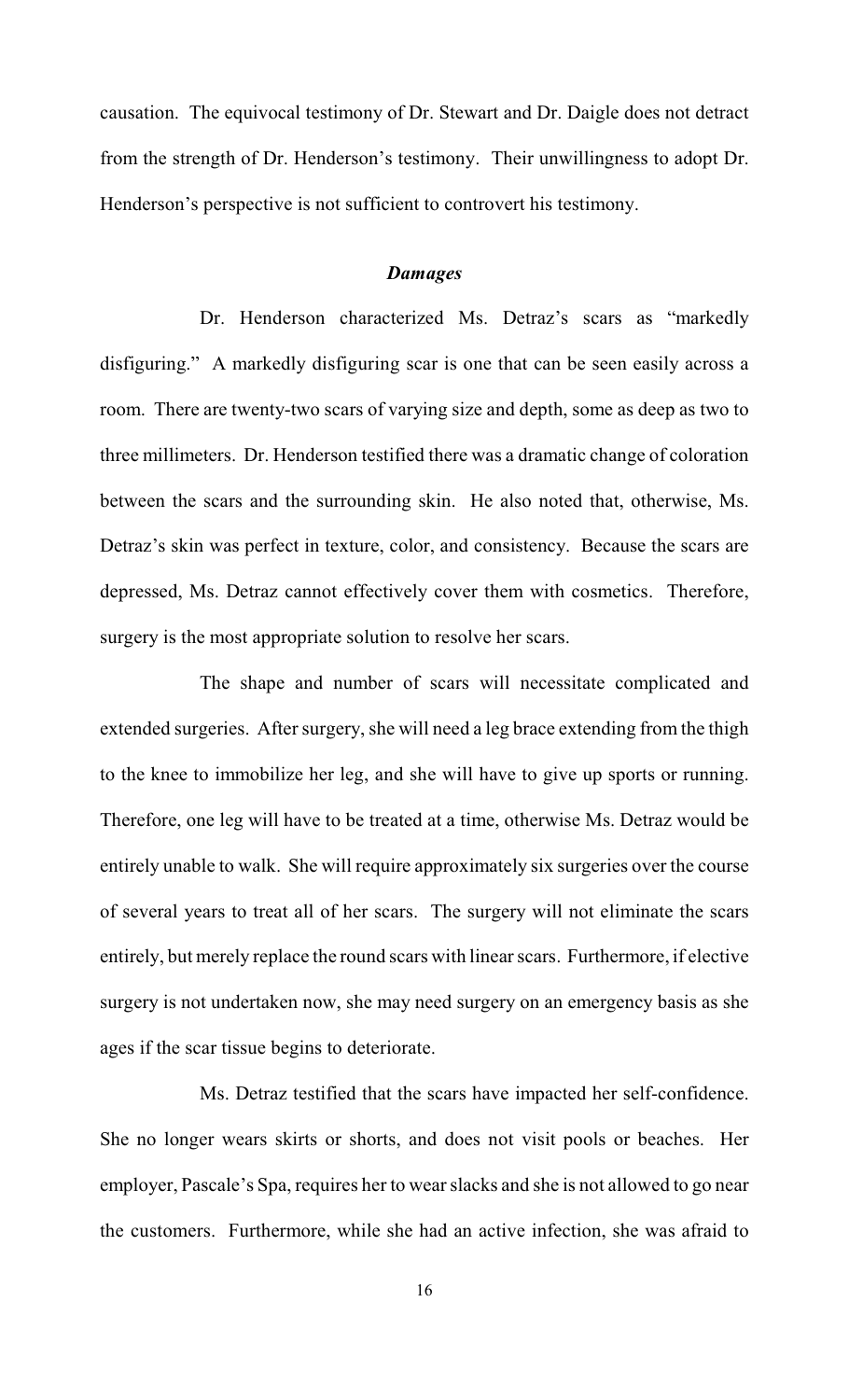touch her child for fear of passing the infection on to him.

Dr. Henderson estimated the total cost of all the surgeries would be \$79,380.00. We award Ms. Detraz all of her past and future medical expenses. Ms. Detraz also requested \$187,000.00 in general damages, a figure which represents \$8,500.00 per scar, with twenty-two scars. In reaching this sum, she relies on *Moore v. Healthcare Elmwood, Inc.*, 582 So.2d 871 (La.App. 5 Cir. 6/5/91) in which the fifth circuit upheld an award of \$8,500.00 for two, five-inch linear scars. Ms. Detraz points out that Dr. Henderson testified that surgical revision of circular scars is more difficult than of linear scars. Additionally, he described the scars as "markedly disfiguring." Ms. Detraz also recounted the effect the scars have had on her life, and the difficulties she will undergo as a result of the series of surgeries. In rendering an initial award of general damages, an appellate court is "not limited to an award of either the lower or highest amount we would affirm. Instead, we set the award in an amount which is just compensation for the damages revealed by the record." *Butcher v. City of Monroe*, 31,932, p. 10 (La.App. 2 Cir. 5/5/99), 737 So.2d 189, 196, *writ denied*, 99-1608 (La. 9/17/99), 747 So.2d 566; *Savelle v. Heilbrunn*, 552 So.2d 52 (La.App. 3 Cir. 1989), *writ denied*, 556 So. 2d 1267 (La.1990). In *De Los Reyes v. USAA Casualty Insurance Co.*, 28,491 (La.App. 2 Cir. 6/26/96), 677 So.2d 668, the second circuit reviewed a general damages award of \$35,000.00 for a teenage girl who had suffered five scars, ranging from three centimeters to twenty centimeters in length, in addition to other injuries. She had been forced to give up a modeling job because of the scars. The court noted that "[g]eneral damages involve mental or physical pain and suffering, inconvenience, the loss of intellectual gratification or physical enjoyment, or other losses of life or lifestyle which can not be definitively measured in monetary terms." *Id.* at 672. Similarly, in *McBride v. State Farm*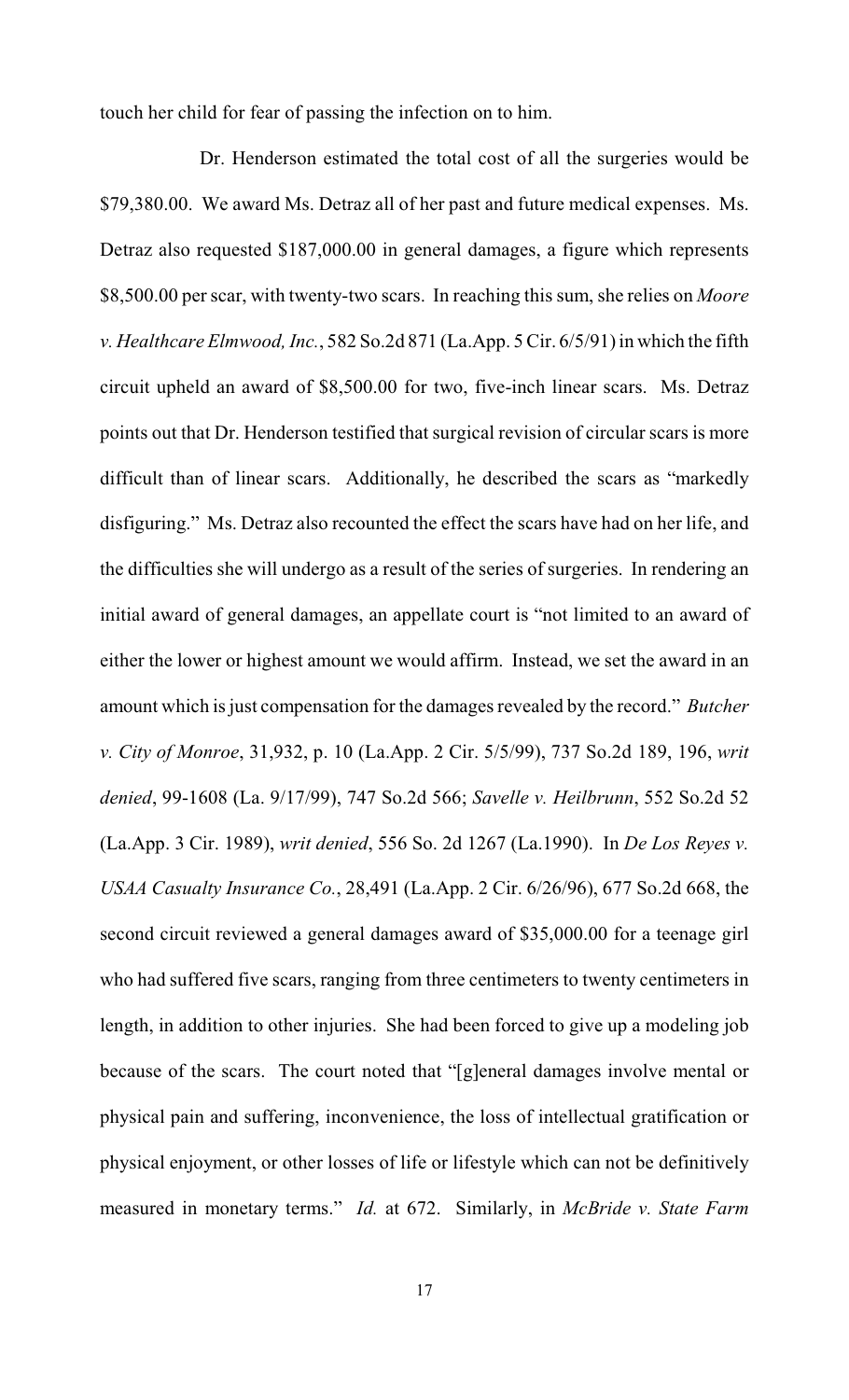*Mutual Auto Insurance Co.*, 01-954 (La.App. 5 Cir. 3/26/02), 815 So.2d 249, *writs denied*, 92-1484 (La. 9/24/02), 825 So.2d 1182; 02-1639 (La. 9/24/02), 825 So.2d 1183, the fifth circuit upheld a damages award of \$75,000.00 to a victim in a car accident who, in addition to serious internal injuries, suffered disfigurement and permanent scars on his face. Finally, in *Neason v. Transit Management of Southeast Louisiana, Inc.*, 00-1271, p. 6 (La.App. 4 Cir. 4/18/01), 789 So.2d 31, 35, the fourth circuit awarded an eight year old child \$20,000.00 in general damages for "permanent prominent facial scars" caused in an accident.

Although Ms. Detraz bears serious cosmetic effects from the infection she contracted at Virgin Nails, she has suffered no lasting medical effects from the infection. We feel general damages award of \$50,000.00 is reasonable and adequate.

#### IV.

## **CONCLUSION**

For the above reasons, the trial court's verdict is reversed. We award \$50,000.00 in general damages and \$79,380.00 for the cost of future surgeries. Costs of appeal are assessed to appellee Virgin Nails.

## **REVERSED AND RENDERED**.